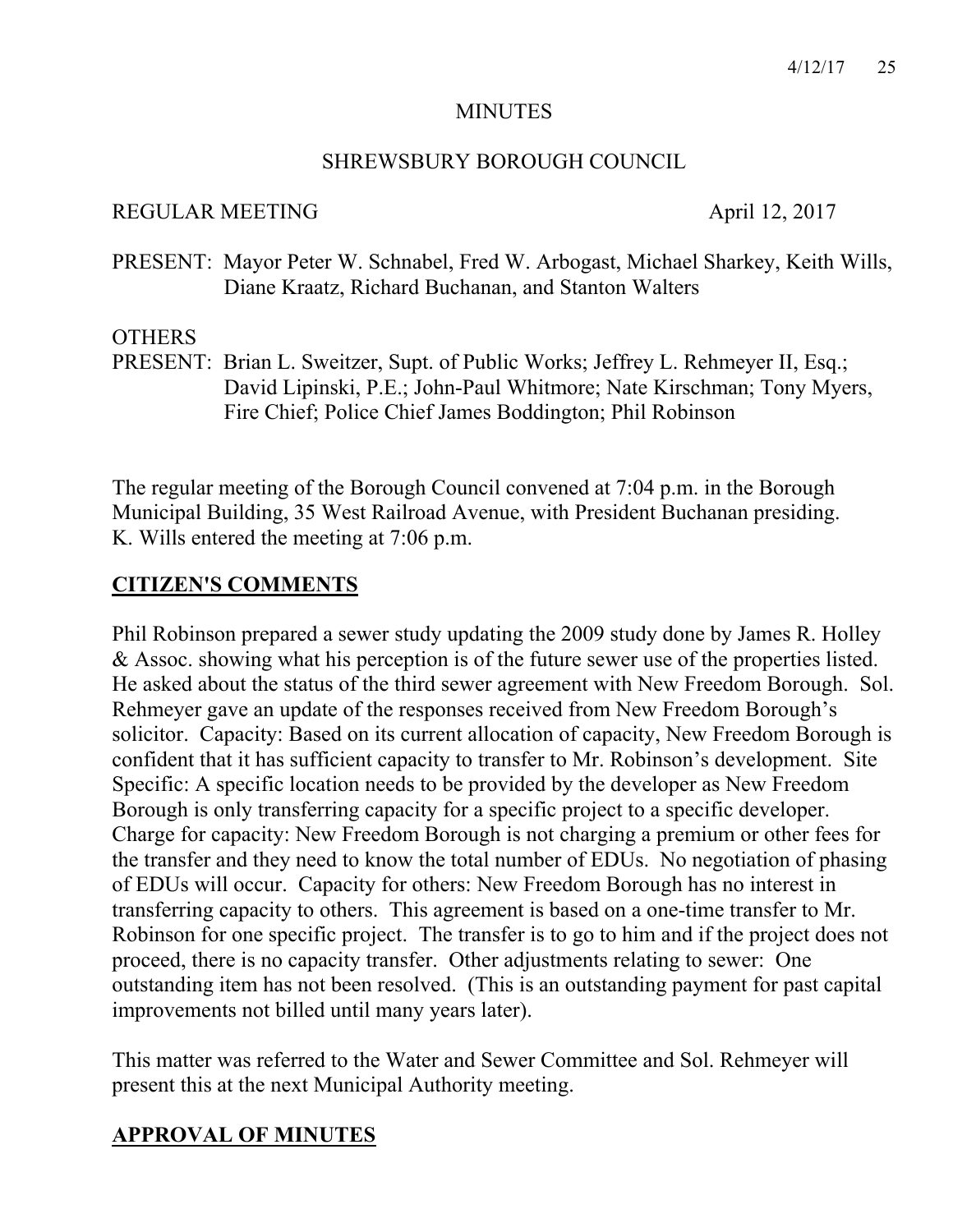The minutes of the March 8, 2017, meeting were approved by unanimous consent.

# **APPROVAL OF EXPENDITURES AND REPORT OF ACCOUNTS**

F. Arbogast moved to approve the bill lists: general account check numbers 1399 thru 1443; water account check numbers 1169 thru 1181; sewer account check numbers 1103 thru 1116; highway aid account: check numbers 921 and 922; and to approve the financial reports for March.

D. Kraatz seconded. The motion carried with all in favor. The PLGIT balances and report of accounts for the Municipal Authority were also included.

# **APPROVAL OF PAYROLL REGISTER**

F. Arbogast moved to approve the March 13 and 27 payroll registers.

D. Kraatz and K. Wills seconded. The motion carried with all in favor.

# **SUBDIVISION & LAND DEVELOPMENT** – D. Kraatz

# **Codes Enforcement**

# **Southern Regional Police** – Mayor Schnabel

Mayor Schnabel reported the last Police Commission meeting was a short meeting and he feels the Smeal report is the way to proceed with how the Police Department will operate. D. Lipinski entered the meeting at 7:37 p.m.

M. Sharkey gave a brief rundown of the discussion with the New Freedom Borough Council at its meeting Monday night. There was discussion of a potential amendment to the pending motion to approve the Terms of Condition as presented (motion made, seconded and postponed at the April 3 special meeting). Some points discussed were tracking of the PPUs, which needs to be defined. It was felt that Shrewsbury Borough, in order to protect itself, would need to give notice and hold a public hearing this year, since it will not likely be allowed the "get out" clause automatically (as of December 2018) as part of the proposed amendments to the Intergovernmental Agreement. It was a general feeling that if Glen Rock Borough does leave the Department, that New Freedom Borough would be interested in continuing with Stewartstown and Shrewsbury Boroughs. Chief Boddington feels the revised 2016 numbers are a good basis to start keeping track of PPUs. Chief Boddington will work with Smeal to create a policy and procedure to track the incidents. Traffic enforcement and warnings are not considered incidents. The numbers would be reviewed at the end of 2018 and then again every two years. It was felt that the PPU percentages included in the Terms of Continuation are accurate. The consensus was that conditions on the approval motion did not appear necessary, based upon information and representations received to date and items that would be developed subsequently, so there was no motion to amend.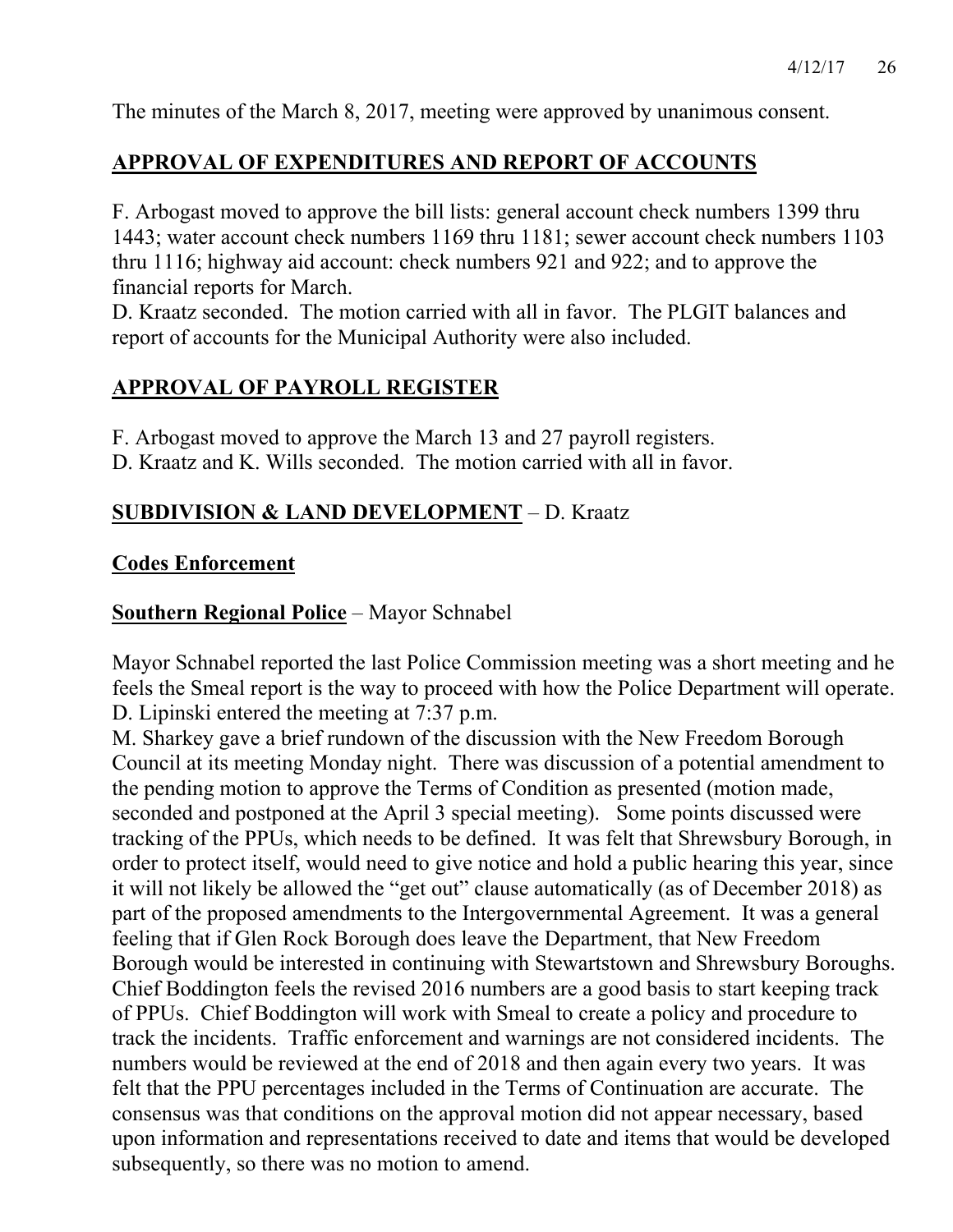Accordingly, S. Walters' motion made at the April 3, 2017, meeting and seconded by K. Wills will stand with no amendments. That motion was to approve the New Freedom Borough Terms of Continuation as it stands. The motion carried with all voting in favor.

# **Water & Sewer** – Supt. Sweitzer

### **SCADA Water System**

Control Systems 21 submitted the final invoice for the project, \$19,775.11. The total cost is around \$141,000.00. The final payment will not be made until as-builts and corrections are made to verify the accuracies of the Meadow and Woodlyn Well meters.

#### Essex Circle Drive

Fitz & Smith resumed the sewer project this week and will install 280 feet of sewer line from Culpepper Road to South Main Street. The road will also be restored temporarily until final restoration can be made in 2018 or 2019. The contractor will not be installing the geogrid which will lower the cost.

#### Deer Creek Interceptor Meters

Eng. Lipinski presented color graphs showing activity of the two meters. The data seems to be inconsistent with the chart recording at a lower level after one meter was recalibrated in early February. Without consistent data, Eng. Lipinski was told not to proceed until the problems are resolved.

### **Public Roads & Lighting** – M. Sharkey

#### Street Sweeping

Ross Industries began street sweeping the week of April 3 and will finish the week of April 17 due to the weather and a breakdown.

#### Road Inspection Report

Supt. Sweitzer attached the initial road inspection report; cost of road work is close to \$500,000.00. The Committee can meet to discuss problem areas and money that will be available for paving in 2018.

#### Post Office Storm Sewer Work

Frall Developers signed the right-of-way agreement and will be billed for the cost of the materials when the project is complete. Work will begin the week of April 17 or 24.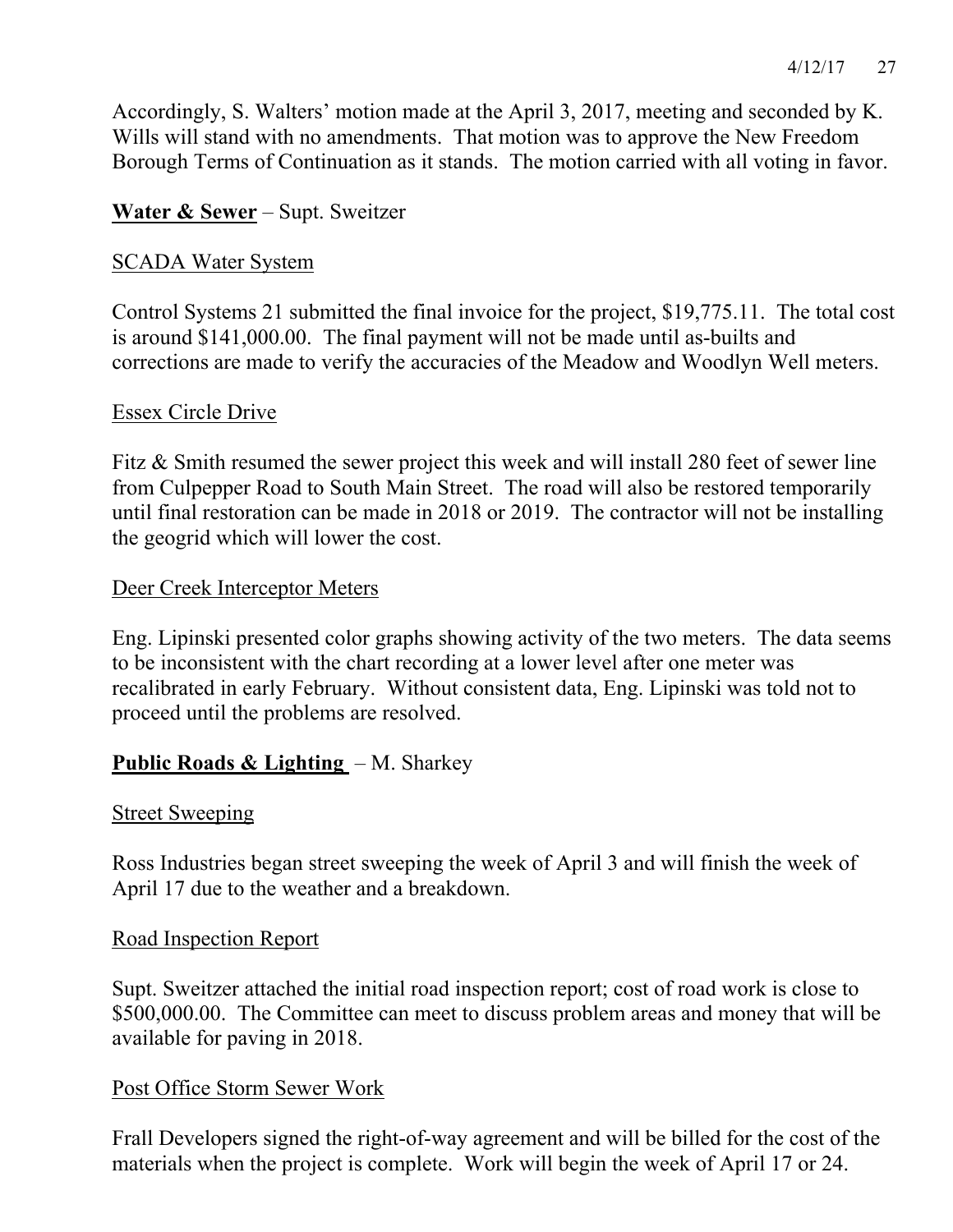## York County Transportation Coalition Meeting

M. Sharkey reported on upcoming meetings to be held on April 20, July 20, and October 19.

## Traffic Calming

M. Sharkey stated there are two LTAP classes coming up that are a distance away and Supt. Sweitzer stated he will arrange for the traffic calming class to be held here inviting other municipalities.

## YAMPO Meeting

M. Sharkey stated he attended the last meeting and on April 25, there will be an announcement for Transportation Improvement Program guidelines and grants available that should include sidewalks.

## No Soliciting Without a Permit Signs

Supt. Sweitzer stated ten signs have been posted at the major intersections.

# **Public Lands, Buildings and Finance** – F. Arbogast

### Spring Clean Up at Park

S. Walters reported that his church and others have volunteered to work at Sweeney Park and at three Township parks on Saturday, April 22. They will spread wood carpet around the play equipment, paint ballfield foul lines and foul poles, clean off the open pavilions, and stripe the parking lot lines.

# **ENGINEER'S REPORT**

### 2017 Water Work

Columbia Gas was to have completed their field work by March 10 but when Eng. Lipinski checked, not all of the gas mains or services had been marked. The snow plowing removed most of the gas marker flags that were along the edge of the road and had to be reinstalled along with locating the mains along with the services that were still unmarked. Eng. Lipinski met with Columbia Gas on March 27 and they walked the entire project and they assured him that all mains and services would be marked by the end of the week. The survey crew started work this past Monday. The water mains and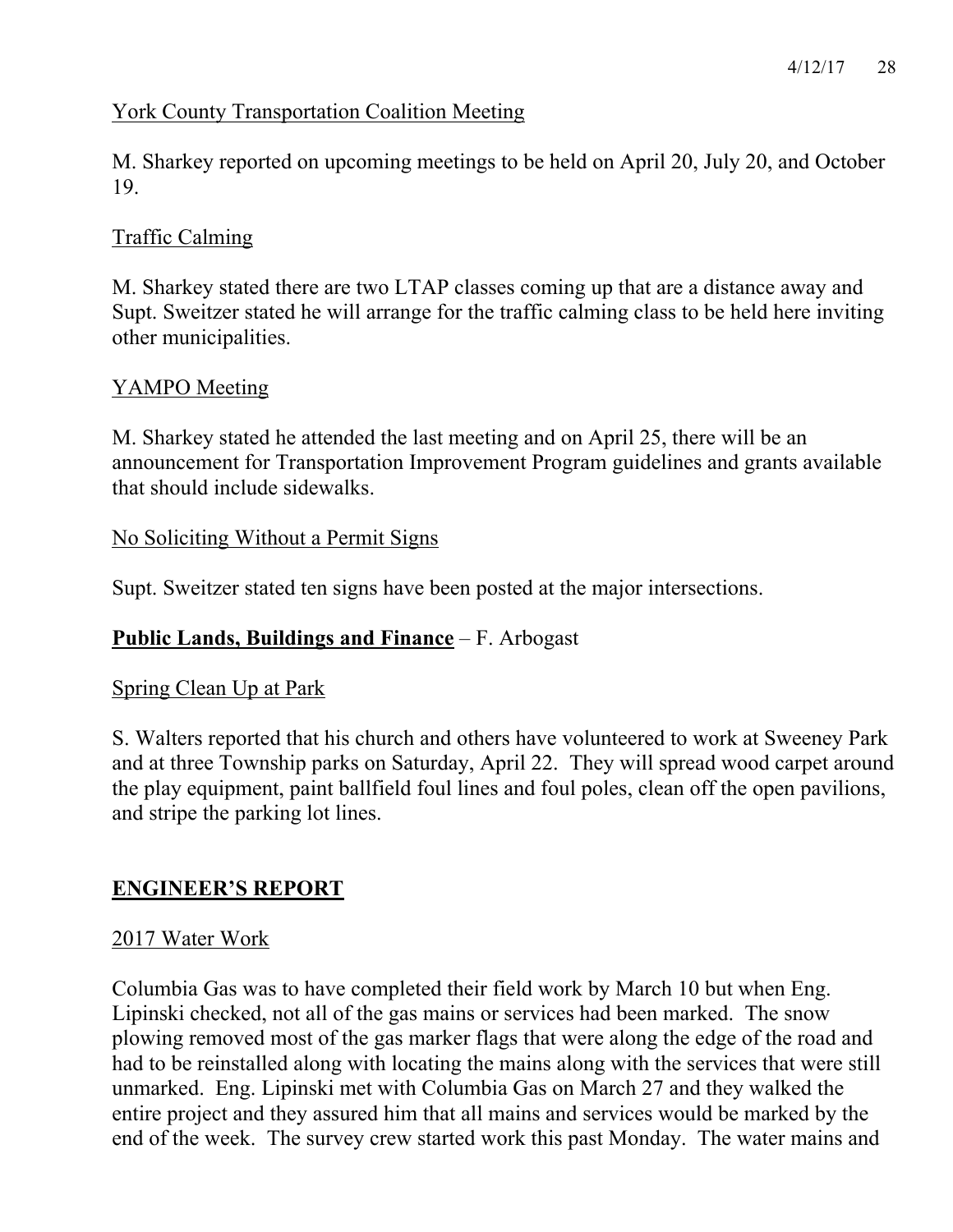lines will be replaced on East Linden Avenue, North Highland Drive, and South Sunset **Drive** 

## PennDOT Main Street Project

The survey crew is obtaining information necessary to prepare and submit the PennDOT HOPs for the related street work and the work the Borough will be performing.

#### Lutheran Home Sewer – Zimmerman Building

The jurisdictional determination letter was received from the U.S. Army Corps of Engineers. Eng. Lipinski spoke with them and he is trying to figure out the best way to proceed as we will now need permits from DEP and the Army Corps to complete the project.

#### Proportionate Share Report

Eng. Lipinski has completed his review and will meet with Supt. Sweitzer to coordinate his list of questions and verifications.

#### Weather Station

T. Nadobny is to research units and based on the location whether power should be run to the site. The weather station will allow the coordination of rainfall events to  $I \& I$  events captured by the sewer flow meters.

#### Johnson Controls

Tom Conley of LSC Design is to speak with Kinsley Construction and JCI about installing the stone access drive from Route 851 to the Authority's manholes as required by the approved plan. This has not occurred.

### **SOLICITOR'S REPORT**

### Potential Liquor Referendum

This item will be on the May 16 Primary. Sol. Rehmeyer was asked to see how many liquor licenses would be granted and if it is based on population.

### Constitution Avenue Post Office

The Easement Agreement to correct the stormwater problems has been recorded.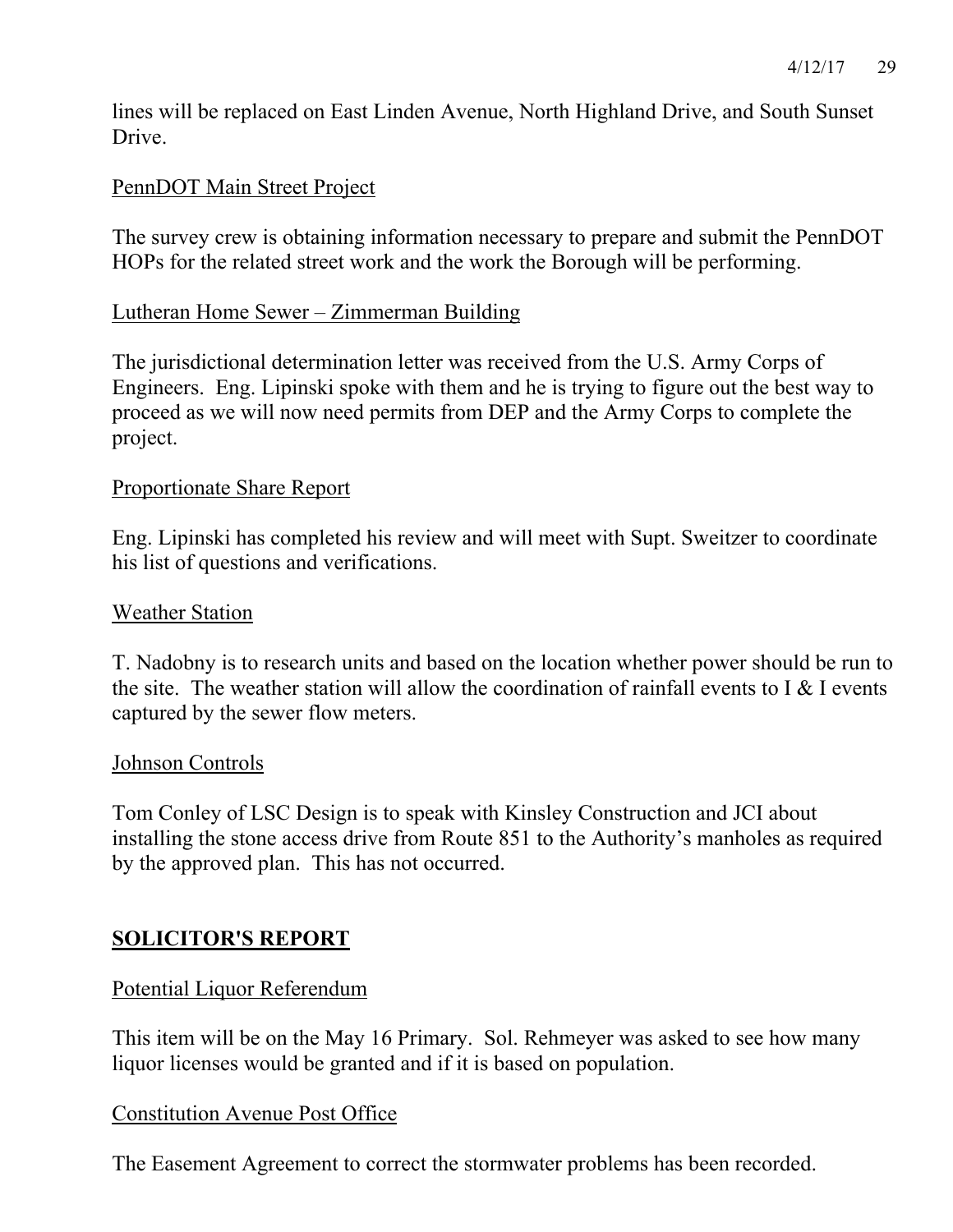# South Central York County Emergency Management Agency (SCEMA)

S. Walters moved to adopt Ordinance #2017-2 to establish a regional emergency management agency involving Glen Rock, Railroad, and Shrewsbury Boroughs and Shrewsbury Township.

K. Wills seconded. The motion carried with all in favor.

#### Shrewsbury Township Ordinance Requiring the Closure and Capping of Wells in the Wellhead Protection Overlay District

The Township has indicated a willingness to adopt an ordinance requiring that the use of any private well in the Shrewsbury Borough Overlay Protection District be discontinued and capped, if public water is obtained for the property. A draft has been prepared and was attached to the report. It was the consensus of Council that Sol. Rehmeyer forward the ordinance to Shrewsbury Township, and he will provide it to the Manager and Solicitor.

### Stewartstown Railroad and Omega Rail Management

No response has been received from the letters sent a year ago requesting information. Past due notices arrive monthly. The one addressed to the Secretary show a zero balance due and the one addressed to Supt. Sweitzer show a balance overdue in the amount of \$1,223.03. Both are inconsistent with the prior invoice of \$1,956.00.

### **Public Safety, Welfare and Personnel** – F. Arbogast and S. Walters

#### CPR Re-Certification

Borough employees, Council and Authority members attended a class to become certified in 2015 which expires this year. Council voted to pay \$40.00 per person for recertification.

#### **Secretary's Report** – C. Bosley

### **York Adams Tax Bureau** – M. Sharkey

An open house will be held on April 24 in York and on April 25 in Gettysburg. The next quarterly meeting is on April 24.

### **Subdivision, Land Development & Zoning** – D. Kraatz

### **Planning Commission/Regional Planning Commission**